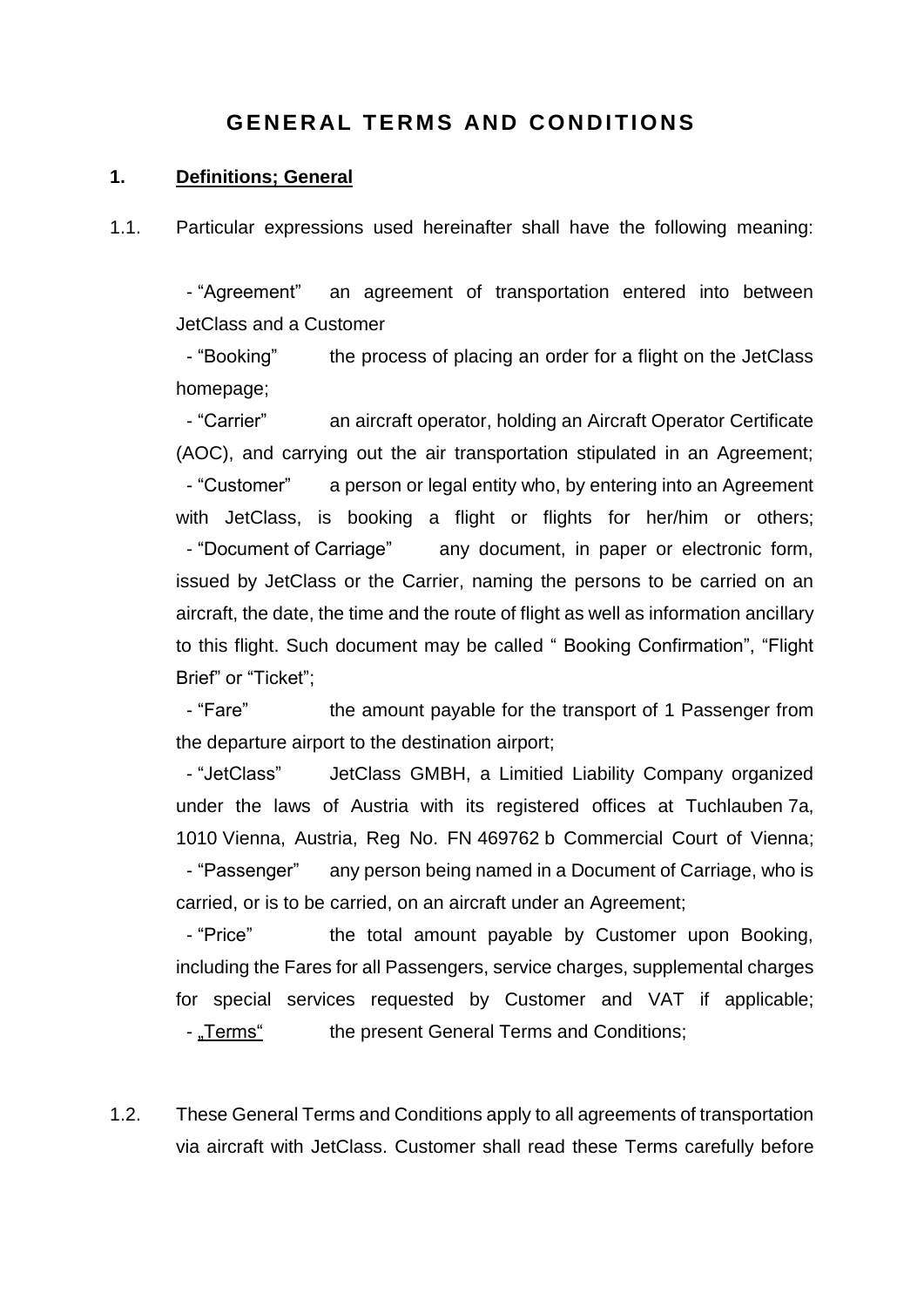booking a flight. Customer should understand that by booking a flight with JetClass he agrees to be bound by these Terms as set out below.

- 1.3. Customer is advised to print a copy of these Terms for future reference.
- 1.4. Customer shall click on the button marked "I Accept" at the end of the booking process if he accepts these Terms. Customer is aware that if he refuses to accept these Terms he will not be able to enter into an Agreement with JetClass.
- 1.5. All notices, demands or requests required or permitted to be given by any of the provisions of these Terms or of the Agreement shall be in the English language and be deemed to have been sufficiently given when made via the Internet on the JetClass homepage or sent by e-mail to the address stated by Customer upon booking or by replying to Emails sent by JetClass to the Customer.

## **2. Customer's status**

- 2.1. By placing an order Customer and any person acting on behalf of the Customer confirms that he/she is legally capable of entering into binding contracts and is at least 18 years old.
- 2.2. If Customer is contracting as a consumer, Customer is aware that nothing in the Agreement between him and JetClass or these Terms affects his legal rights as a consumer.

## **3. JetClass's status**

- 3.1. JetClass is a licensed Travel Agency (license number Vienna City Authorities) offering air-transport by selling individual seats on chartered business aircraft.
- 3.2. JetClass is partnering with operating carriers holding an EU or Swiss Air Operator Certificate (AOC) only. The operating carrier (hereinafter referred to as "Carrier") shall be responsible for the performance of the agreed air-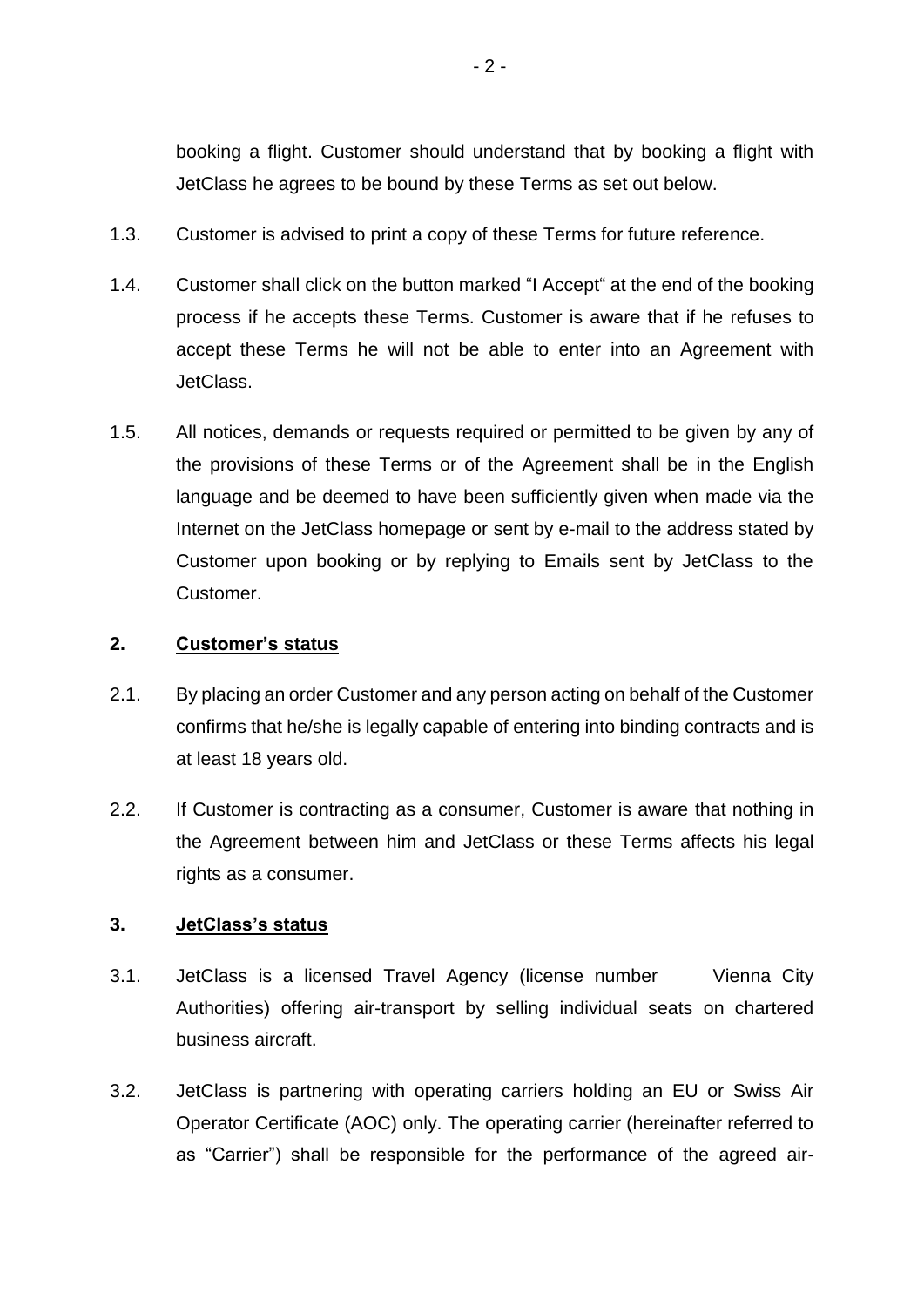transport including the handling of passengers and baggage at the departure and destination airports.

## **4. Conclusion of Agreement; booking process**

- 4.1. Bookings may only be made online on JetClass's website [www.jetclass.com](http://www.jetclass.com/) or via the JetClass App. The agreement of transportation between JetClass and Customer is concluded once Customer has made to JetClass a legally binding offer and JetClass has accepted this offer. The Agreement of transportation may only be made in the English language.
- 4.2. When booking on JetClass's website www.jetclass.com or the JetClass App, by hitting the button "Order with costs" or a similarly named field, Customer is making the legally binding offer to conclude an agreement of transportation. Before entering into the Agreement , JetClass will summarize the booking information provided by Customer for Customer's review and recognition and correction of any input data errors. The Agreement is concluded and complete when a storable and printable booking confirmation appears on Customer's screen, or when this booking confirmation is sent by email to the email contact address Customer has provided. With the e-mail or with the booking confirmation appearing on Customer's screen JetClass will provide Customer with a link to the stored text of the Agreement. Customer is made aware that JetClass will verify his payment data before issuing the booking confirmation. JetClass may share this payment data and Customer's personal information with such third parties as are necessary to enable JetClass to do such checks. If this verification is unsuccessful, JetClass will not accept Customer's offer and no transport agreement will have been made**.**
- 4.3. After verification of payment JetClass will issue a Booking Confirmation giving an indication of the places of departure and destination and of the times of departure and arrival as well as the agreed stopping places, if any. A Flight Brief showing the name(s) of the Passenger(s), the detailed flight plan including Aircraft details and flight number as well as the meeting points with the handling agent for check-in including contact details will be provided to the Customer 24 hours before the scheduled departure by email. The booking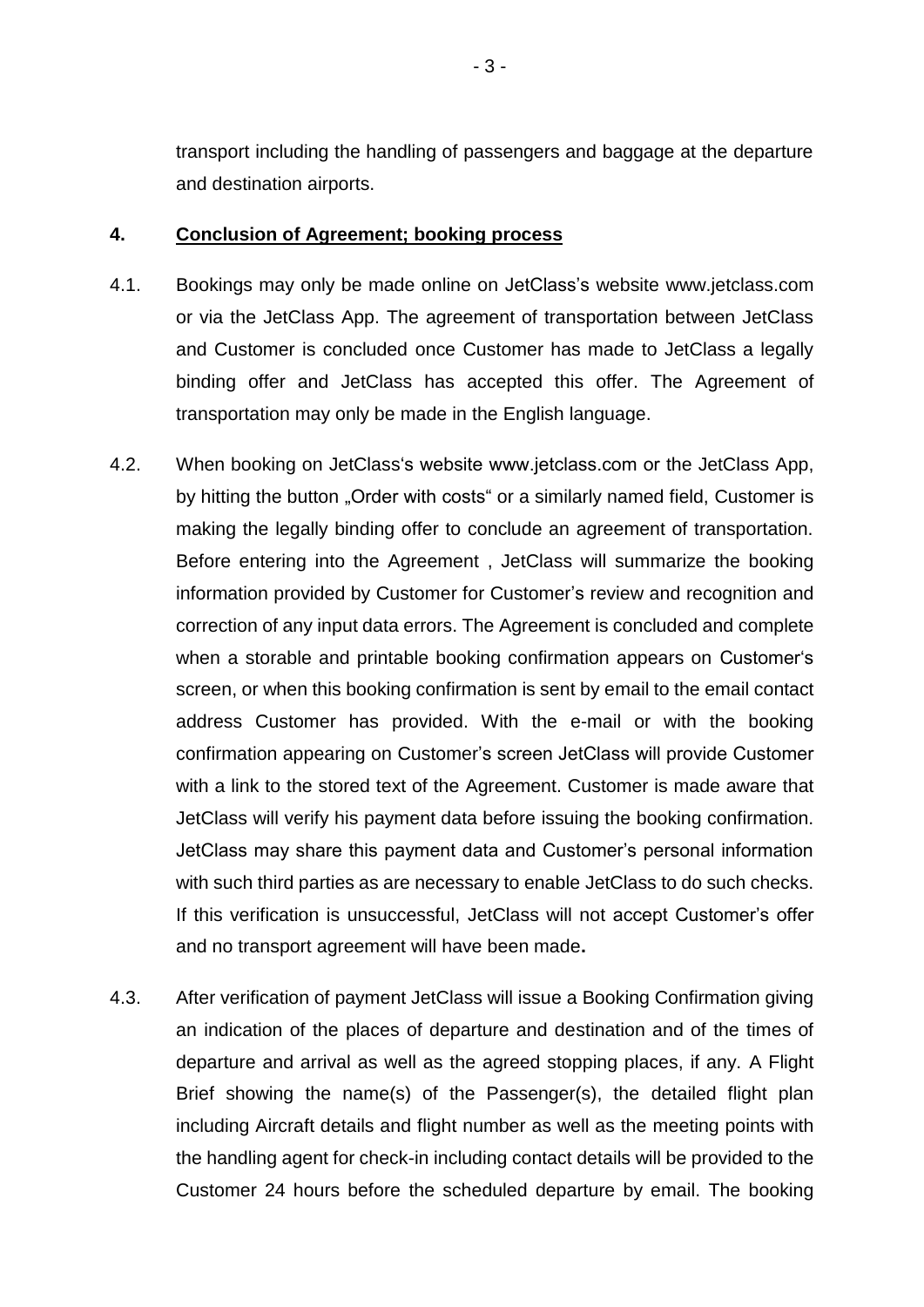confirmation and the Flight Brief may serve as a document of carriage unless the Carrier issues – either individually or collectively – a ticket conforming to its standards.

4.4. Flights are performed by Business Aircraft with a typical seating capacity of 4 to 8 passenger seats. These offer an exclusive and comfortable way to travel, however due to the difference in cabin size and volume of the cargo hold, compared to airliners, baggage space is restricted and some aircraft may not be suitable for medically challenged or unusually big or tall passengers. For detailed information see "Frequently Asked Questions" or contact JetClass by Phone or Email.

## **5. Fares, Taxes and Charges, Total Price, Currency**

- 5.1. The Fares offered on the website are quoted one-way and will be calculated in accordance with JetClass's tariff in effect on the date of booking for travel on the specified dates and itinerary. They apply for the carriage of 1 (one) Passenger from the departure airport to the destination airport unless otherwise expressly stated, including standard baggage allowance (see Section 8.2. hereinafter) and standard VIP catering. Further restrictions may apply, for details see "Frequently Asked Questions". Fares do not include ground transport services between airports or transport between airports and city terminals, extra catering and special catering requests such as, but not limited to, caviar and special wines or spirits, special cargo requests, satellite phone and internet connection, war risk insurance and the use of special facilities at the airports, including but not limited to meeting or slumber rooms. For detailed information on the included services please refer to "Frequently Asked Questions".
- 5.2. Applicable taxes, fees and surcharges imposed by governments or other authorities or by airport operators, as published at the time of Booking, are included in the Fare. Supplemental charges for additional services will be added. Depending on the form of payment chosen by Customer, JetClass may also add a (non-refundable) service charge to the total price. For detailed information refer to "Frequently Asked Questions".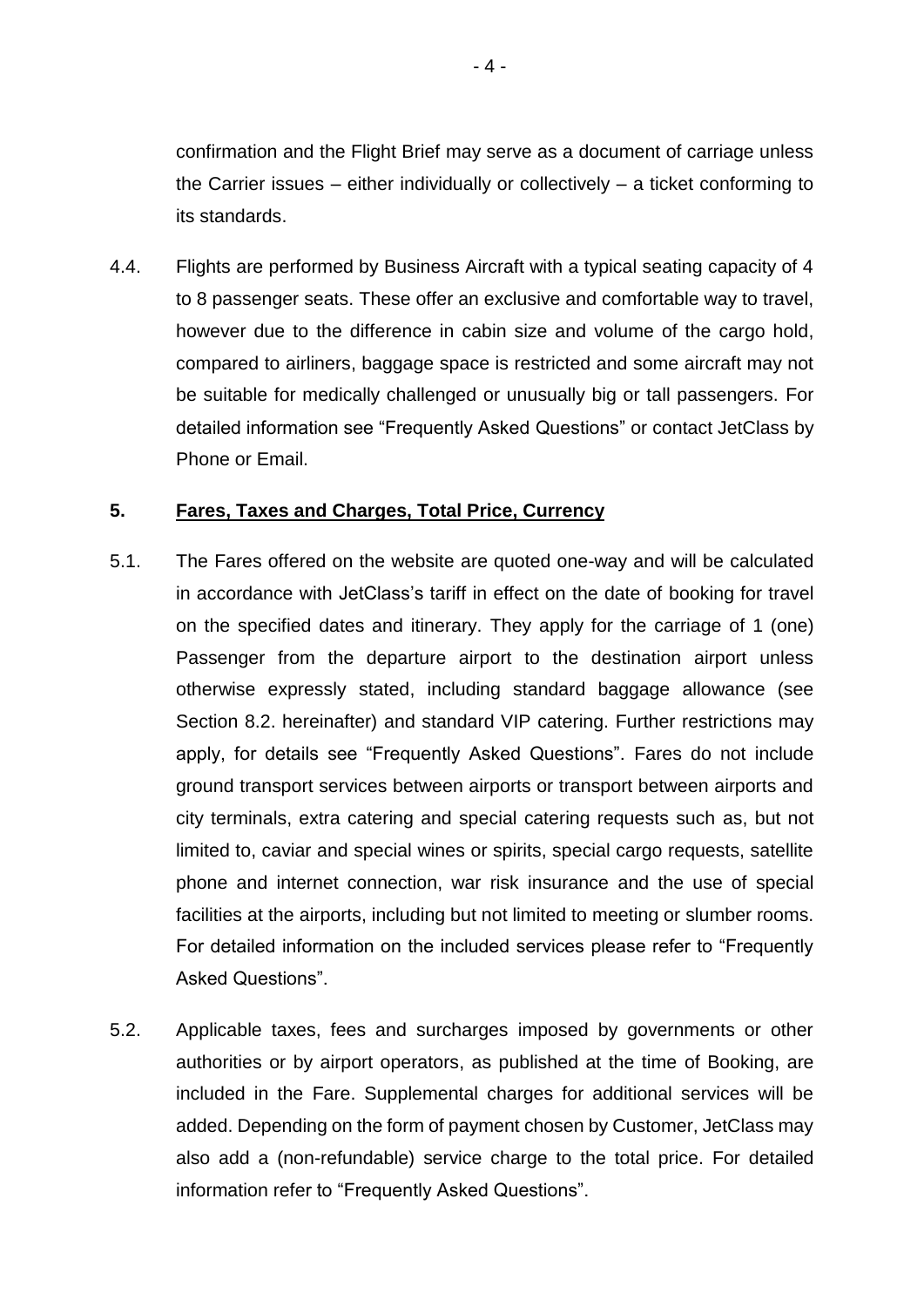- 5.3. The Prices calculated as above are payable in Euro, unless another currency is indicated by JetClass at or before payment is made (e.g. because conversion into the local currency is not possible). JetClass may, at its own discretion, accept payment in other currencies.
- 5.4. JetClass shall issue an invoice concurrently with the Booking Confirmation. The Customer shall make payment of the Price by the time of booking by a credit card, debit card or bank transfer acceptable to JetClass. The flight will only be firmly booked once the full Price has been paid and JetClass shall be under no obligation to perform its services before payment by Customer of the full Price. If the Customer fails to make any payments at the time and in the amount specified in the invoice, JetClass may, by written notice (e-mail is sufficient), terminate the Agreement with immediate effect.

## **6. Cancellation, Postponement, Delay and No Show**

- 6.1. If a flight is cancelled by the Customer, or carriage is refused in accordance with Para 11.2., 12.4. or 12.5., a cancellation fee (expressed below as a percentage of the total Fare of the Agreement plus the non-refundable service charges) will be paid by Customer, or retained by JetClass from the amount already paid by Customer, as the case may be, as follows:
	- Between Booking and 8 days prior to departure: 25 %
	- Between 7 and 3 days prior to departure: 75 %
	- Less than 3 days prior to departure or no-show: 100 %
- 6.2. However, re-bookings up to 24 hours before the scheduled departure are free of charge if the original Fare is available. Any Fare difference shall be at Customer's expense and charged at the time of re-booking. Changes to an already re-booked flight are not possible, cancellations of a re-booked flight are considered a no-show.
- 6.3. In the event that the flight is delayed due to the Passenger being late for departure any additional charges for extensions or crew due to the expiration of crew duty hours will be met by the Customer.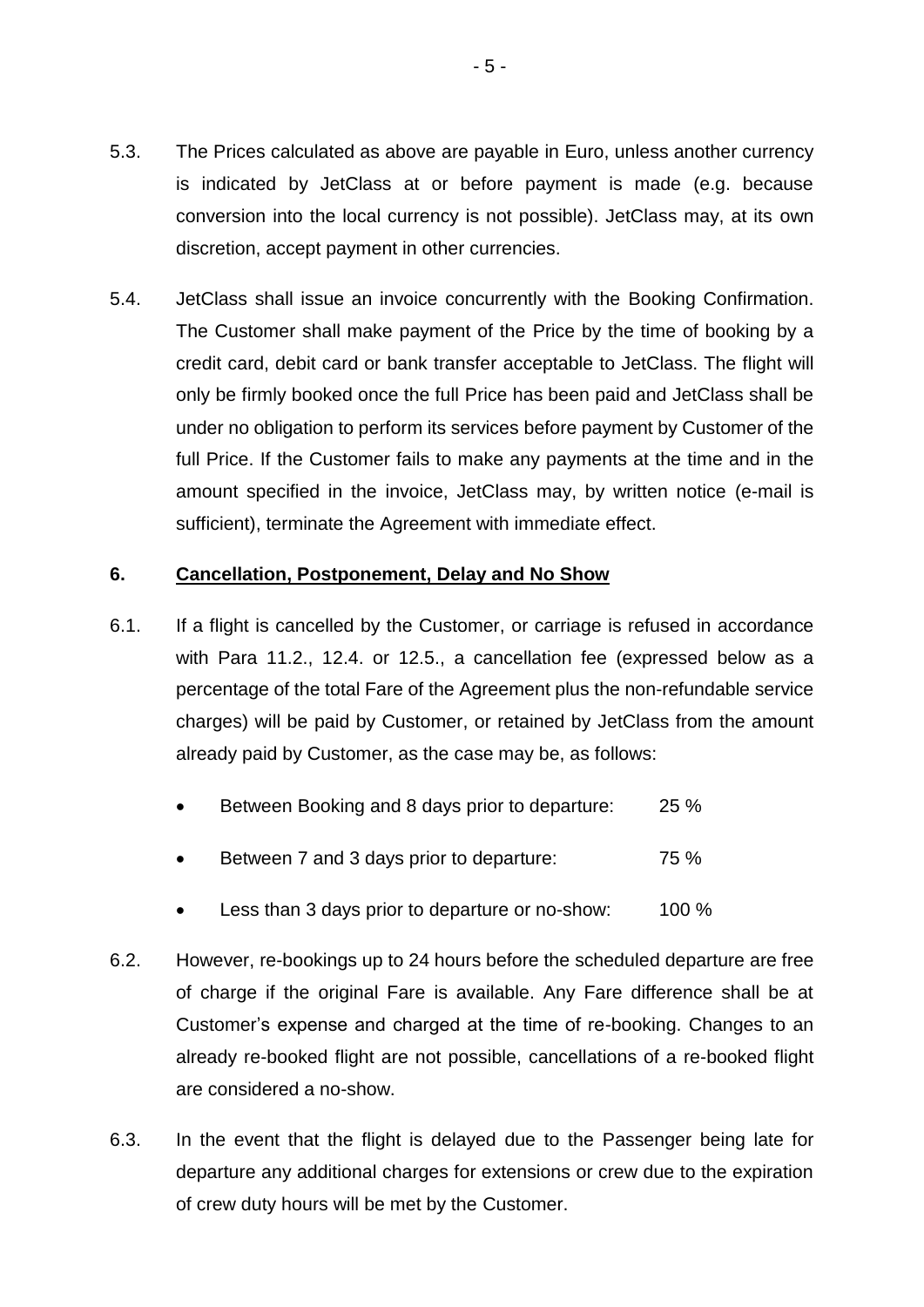#### **7. Schedule, Diversion and Force Majeure**

- 7.1. The schedule specified in the Flight Brief is binding. Passengers are required to check in with the Carrier or the handling agent at the departure airport at least 30 minutes before scheduled departure time. A late arrival shall be considered a no-show. This is owing to the fact that the seats on the flight, although performed by a chartered business aircraft, are sold individually and other passengers must be able to rely on the schedule.
- 7.2. JetClass shall be entitled to charge the full fare in the event of a diversion to another airfield due to adverse weather conditions or other operational reasons. JetClass, through the Carrier, shall endeavor to arrange for Passengers to be conveyed to the destination or returned to the point of departure if required as soon as reasonably possible.
- 7.3. JetClass and the Carrier reserve the right at any time to cancel, postpone or redirect the flight or provide the Customer with another similar flight at the same cost in the event that the flight cannot be performed due to reasons beyond its control, including but not limited to, acts of God or public enemy, war, civil war, warlike events, terrorism, infringement of a country's neutrality, sabotage, hijacking, insurrections or riots, requisition, confiscation, expropriation, seizure, fires, floods, explosions, earthquakes, natural disasters, weather conditions, epidemics or quarantine restrictions, compliance with applicable law, regulations or orders, any act of any third party, any act of government, governmental priorities, allocation regulations or orders, strikes or labour troubles, general hindrance in transportation, serious accidents, aircraft accident, technical reasons, failure of a sub-contractor or supplier to furnish services, materials, accessories, equipment or parts or failure of Customer or Passenger to perform its obligations under the Agreement or other force majeure event of any nature, or when the safety of the Passengers or of the crew can reasonably be assessed to be in danger, at the discretion of the captain or of any Carrier's personnel. In case the flight is cancelled or postponed for more than 24 hours, the Customer or the Passenger may at his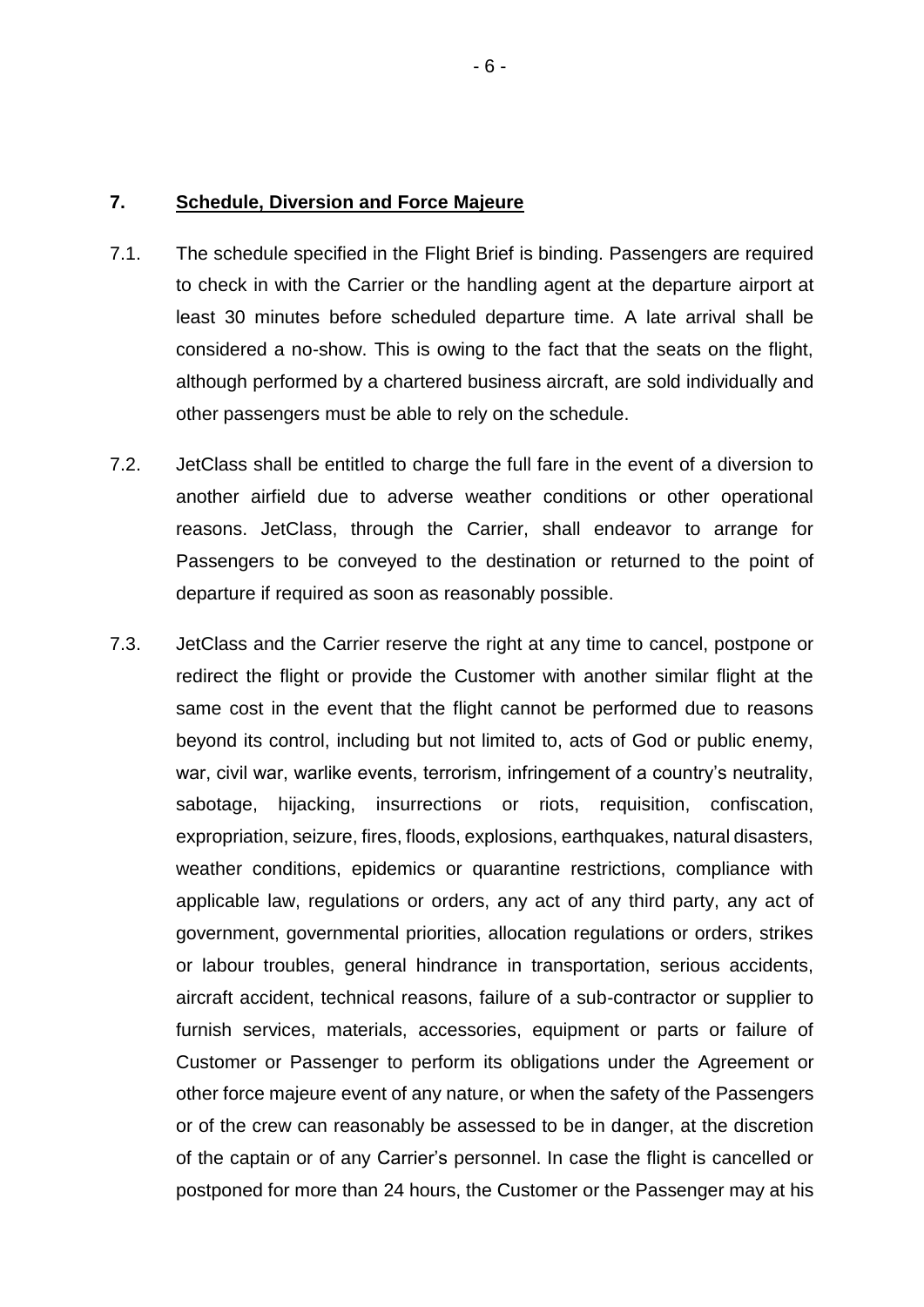sole discretion decline the alternative transportation offered by JetClass and receive a refund on the price of the flight.

### **8. Baggage**

- 8.1. Passenger baggage weight is limited for flight safety reasons and varies in between aircraft types. Items determined by the crew to be of excessive weight or size will not be permitted on the aircraft.
- 8.2. The standard baggage allowance is 1 piece of baggage not exceeding the airline standard-size of 158cm (height + width + depth) and 25 kgs of weight and 1 cabin-sized bag (40cm x 30cm x 10cm) not exceeding 10 kgs of weight**.**  Additional baggage is subject to special arrangements to be made at least 5 business days in advance of the scheduled departure, a baggage surcharge may apply.

## **9. Carriage of Dangerous Goods, Animals, Smoking on Board**

- 9.1. Customers are not permitted to have the following items and/or materials on board aircraft: explosives (ammunition, fireworks, flares); flammable liquids or gas; high-power lithium batteries (more than 160Wh); oxidising substances; toxic and infectious substances; corrosives substances; drugs; poisons; radioactive materials; magnetised materials and other materials on the list of the IATA Dangerous Goods Regulations. Copies of the relevant regulations are available on the Website jetclass.com
- 9.2. The carriage of firearms and animals is subject to special conditions of transportation and therefore requires JetClass's explicit acceptance in writing. Customer shall make a detailed request to JetClass at least 5 business days in advance of the scheduled departure, otherwise such carriage may not be arranged.
- 9.3. Smoking is strictly prohibited at all times on all JetClass flights. Failure to comply may result in extra charges for damage and cleaning.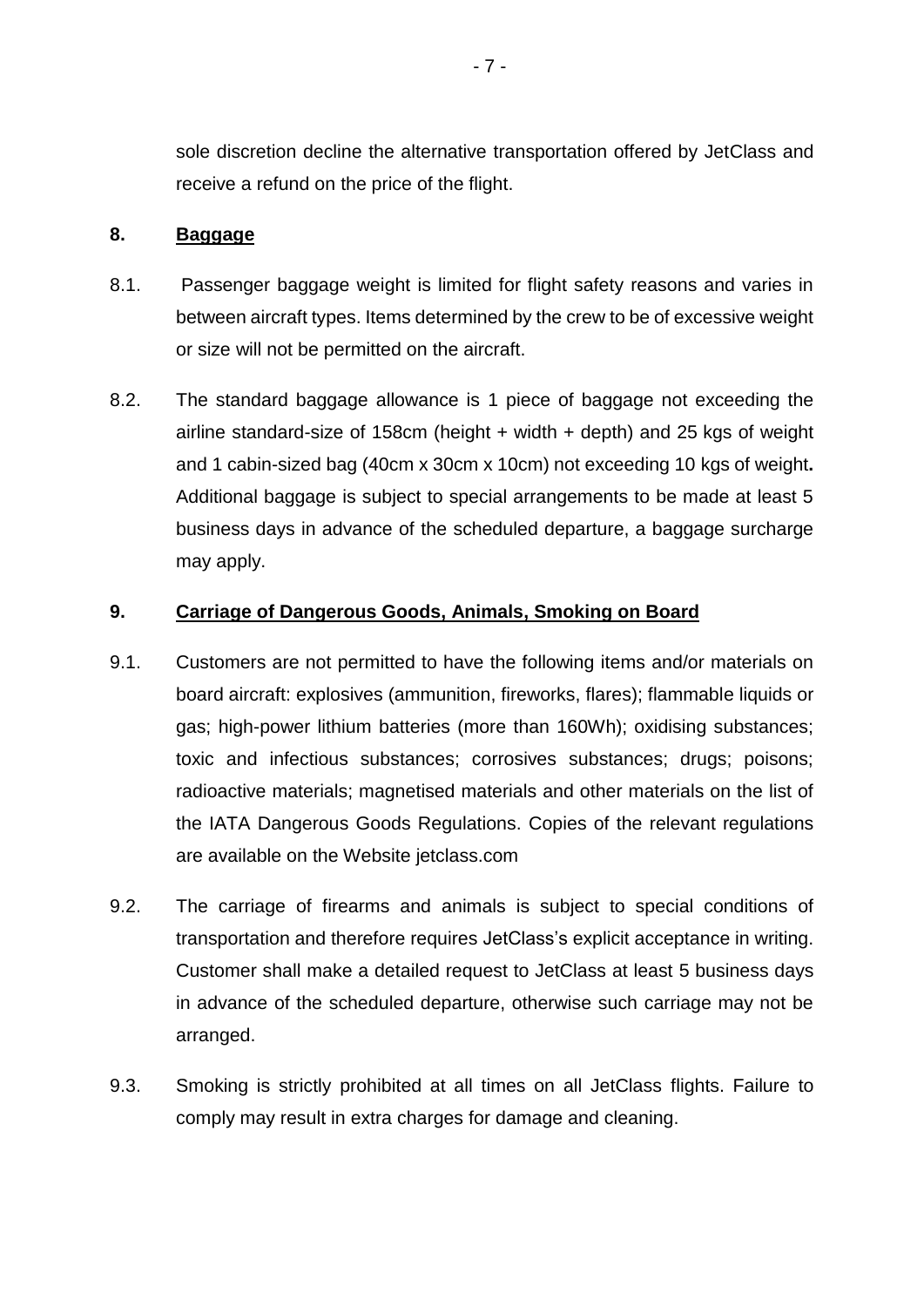### **10. Personal Data**

#### 10.1. Data Protection

JetClass makes use of Customer's personal data exclusively within the framework of the statutory requirements, and always only insofar as this is required to fulfil its contractual obligations or where there is an explicit statutory authorisation or obligation to use the data. Therefore, JetClass exclusively uses Customer's personal details for the purpose of Customer's purchase and payment of the relevant Ticket, the fulfilment of the contract of carriage and all associated additional services as well as the implementation of entry and customs procedures.

## 10.2. Collection of contact data

In accordance with the regulation (EU) No. 996/2010, JetClass offers Customer the option of naming a contact person on its website providing their name and telephone number or email address; they will be advised should an aircraft accident occur. These details will be used exclusively for this purpose and will be deleted after Customer's flight. Customer is aware that this data is not connected with the reservation, and if Customer changes booking, these details must be re-entered.

## **11. Right to Refuse Carriage; Special Assistance**

- 11.1. In the reasonable exercise of its discretion, JetClass or Carrier may refuse to carry Passenger or Passenger's baggage on JetClass's flights, provided that JetClass has previously notified Customer or Passenger in writing. Under these circumstances, Customer will be entitled to a full refund on the price of the flight regardless of the schedule in Para 6.1.
- 11.2. JetClass or Carrier may also refuse to carry Pasenger or Passenger's baggage if one of the following has occurred or Carrier has well-founded reasons to believe it will occur:
	- Provided this action is necessary to comply with national or international regulations; or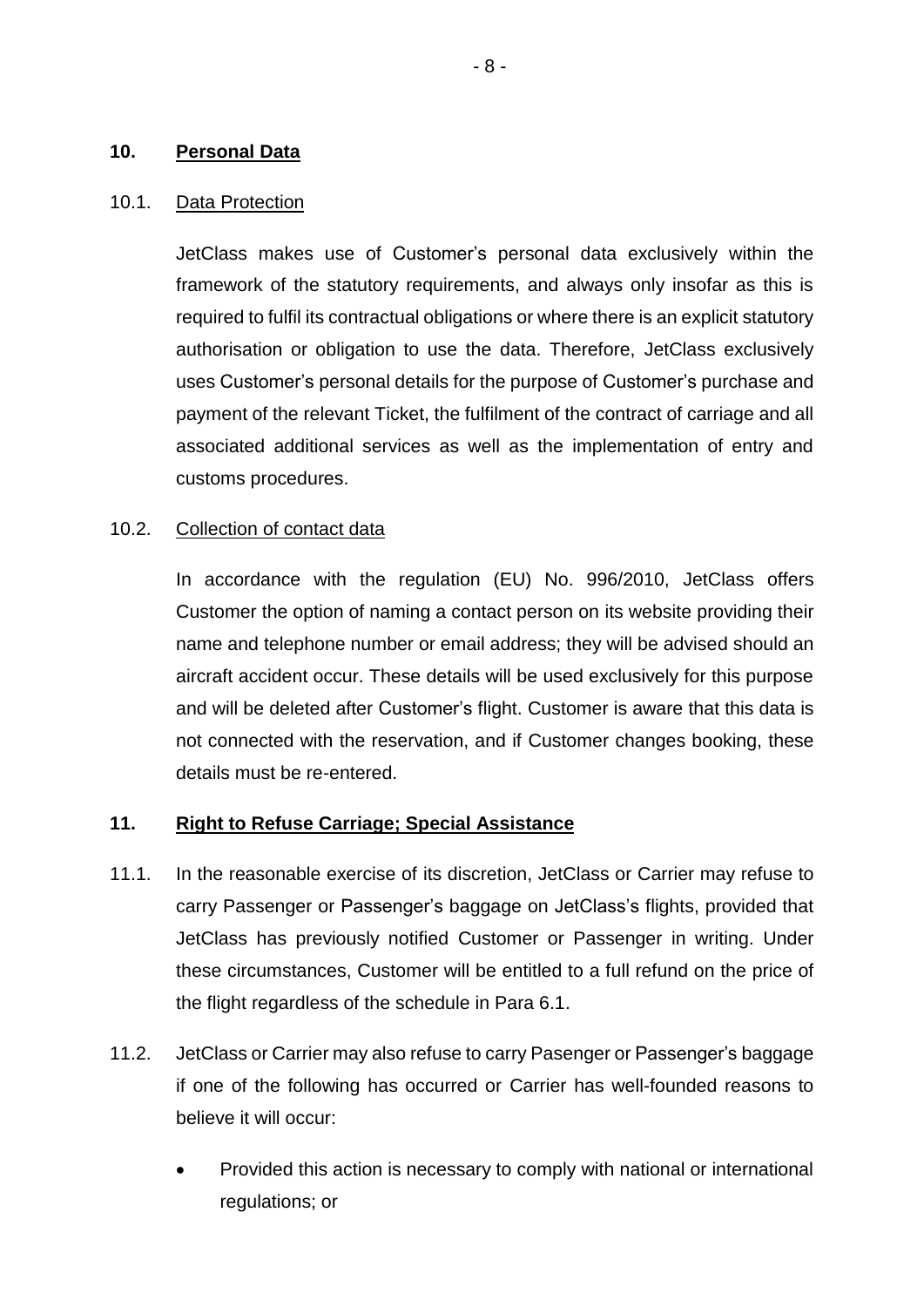- Passenger's carriage or that of Passenger's baggage may jeopardise or threaten the security, health or the comfort of other passengers or crew; or
- Passenger's mental or physical condition, including Passenger's impairment from alcohol or drugs, presents a hazard or risk to Passenger, other passengers, the crew or to property; or
- Passenger has committed misconduct on an earlier flight, and Carrier has reason to believe that such conduct may be repeated or
- Passenger has refused to submit to a security check; or
- Customer has not paid the applicable Price, taxes, fees or charges; or
- Passenger does do not appear to have valid travel documents, or Passenger may seek to enter a country which he is only entitled to transit or for which he does not have valid travel documents, Passenger has destroyed his documents during the flight, or Passenger refuses to surrender them to the flight crew - against receipt - when so requested; or
- Passenger presents a Document of Carriage that has been acquired unlawfully either to JetClass or JetClass's authorised agents which has been reported as lost or stolen; or Passenger cannot prove that he is the person named in the Flight Brief ; or
- Passenger presents a Document of Carriage that has been altered in any way, other than by JetClass or JetClass's Authorised Agent or
- Passenger fails to observe Carrier's instructions with respect to safety and security and warning signs or other instructions.
- 11.3. Acceptance of carriage of unaccompanied children, disabled people, pregnant women, persons with illnesses or other people requiring special assistance is subject to express prior arrangement to be made with JetClass at least 5 business days in advance of scheduled departure.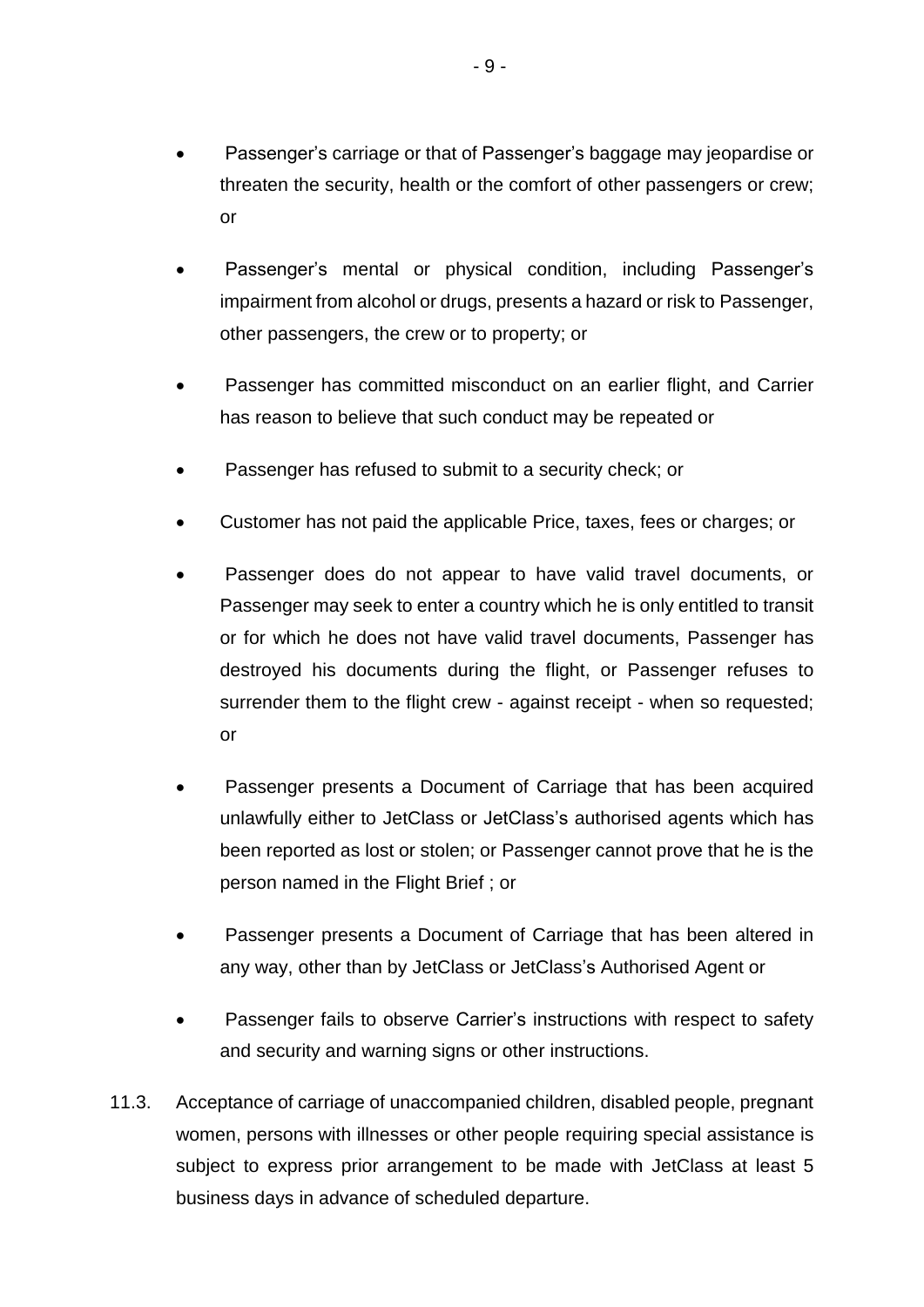## **12. Administrative formalities, travel documents and visas**

- 12.1. Passenger is solely responsible for obtaining all the required travel documents and visas for his journey, and for complying with all laws, regulations and requirements of the countries in or out of which or through which he is travelling.
- 12.2. JetClass or Carrier shall not be held responsible for the consequences that result from Passenger's failure to obtain such documents or from Passenger's non-compliance with these laws, regulations and requirements.
- 12.3. Prior to travel Passenger must present all exit, entry, health and other documents required by law, regulation or other requirements of the countries concerned, and permit to Carrier to make and retain copies thereof.
- 12.4. JetClass or Carrier reserve the right to refuse carriage of Passenger if he does not comply with these requirements, or if Passenger's travel documents do not appear to be in order. Neither Carrier nor JetClass are liable if, in good faith, either of them is of the opinion that in its view decisive regulations do not allow Passenger's carriage. Furthermore, Carrier or JetClass are not liable for damages that arise from non-compliance with formalities if Passenger's was accepted for carriage despite his non-compliance.
- 12.5. If Passenger's is denied entry into any country, he and Customer will be responsible for paying any resulting expenses, fines and charges levied against the Carrier or JetClass, as well as the cost of transporting Passenger's from that country. In this case JetClass will not refund the ticket price collected for carriage to the point of denied entry.
- 12.6. By reason of Passenger's failure to comply with the entry, exit or transit regulations of the country concerned or Passenger's failure to produce the required (travel) documents, Customer and Passenger shall reimburse Carrier or JetClass on demand any amount so paid or expenditure so incurred including any fines, penalties or costs for Passenger's detention.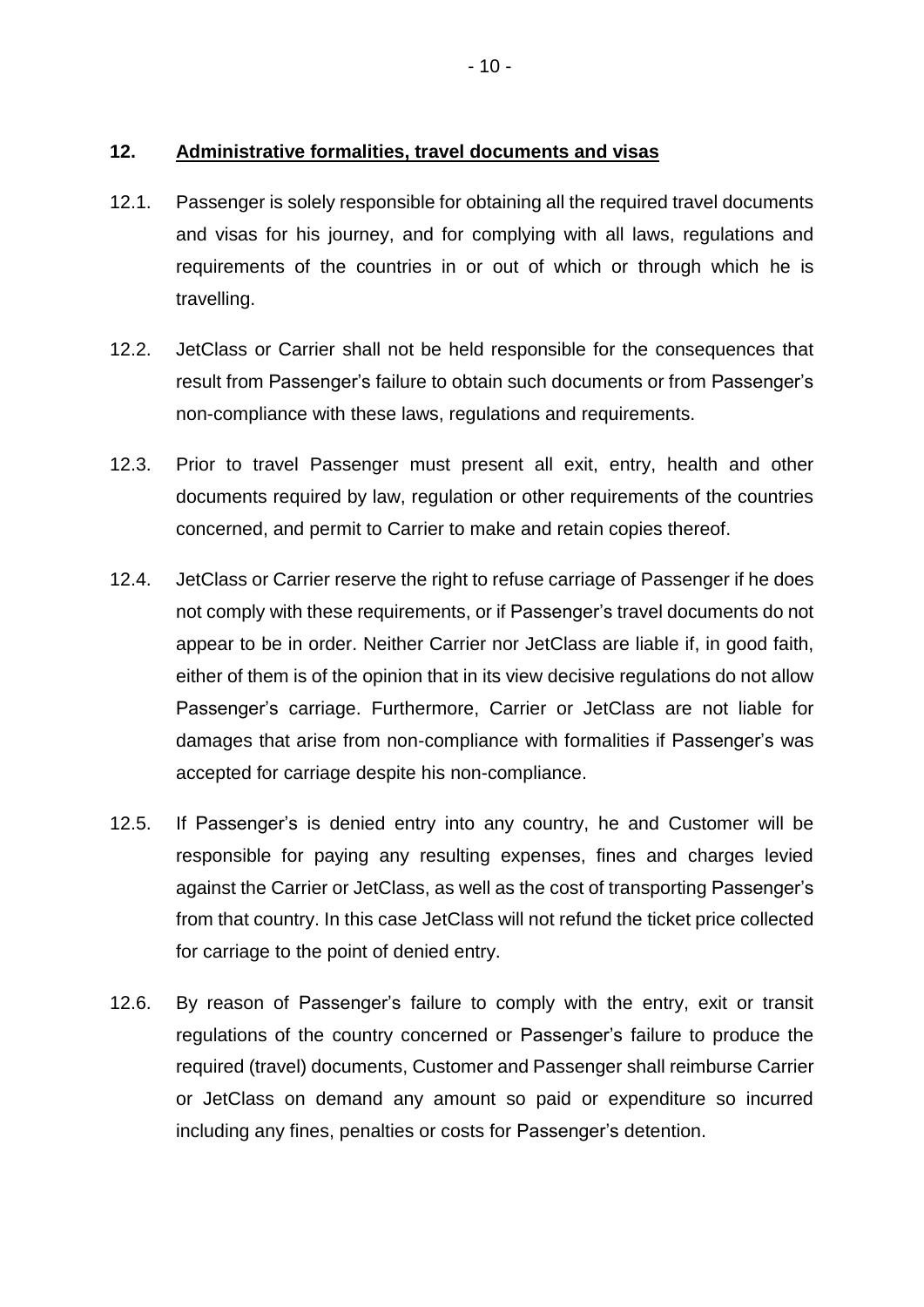- 12.7. Furthermore, JetClass reserves the right to take all such necessary measures in order to ensure that payment is made, especially by charging Customer's credit card.
- 12.8. If required, Passenger shall attend inspection of Passenger's baggage by customs or other government officials. Neither Carrier nor JetClass are liable for any damage suffered by Passenger in the course of such an inspection or through Passenger's failure to comply with this provision.
- 12.9. Passenger must submit to all security controls imposed by the authorities, airports, the Air Carriers or JetClass.

## **13. Liability**

13.1. Save as provided by Council Regulation 2027/97 as amended by European Parliament and Council Regulation 889/2002 the carriage under this Agreement is subject to the Warsaw Convention or the Montreal Convention which may limit the liability of the carrier for death or bodily injury and in respect of loss or damage to baggage. For domestic carriage in countries other than EU member states local law may apply. Further information may be obtained on request. All carriers engaged by JetClass comply with the insurance requirements laid down in the applicable regulations.

## 13.2. In respect of carriage of Passengers

- 13.2.1. Carrier shall be liable to the Passenger in the event of an accident resulting in the Passenger's death or bodily injury whilst on board an aircraft or in the course of any of the operations of embarking or disembarking. Carrier's liability for damages for such death or bodily injury shall not be subject to any financial limit, be it defined by law, convention or contract.
- 13.2.2. For any damages up to an equivalent of SDR 113.100,00, Carrier shall not exclude or limit its liability by proving that it or its agents have taken all necessary measures to avoid the damage or that it was impossible for Carrier to take such measures. If, however, Carrier proves that damage was caused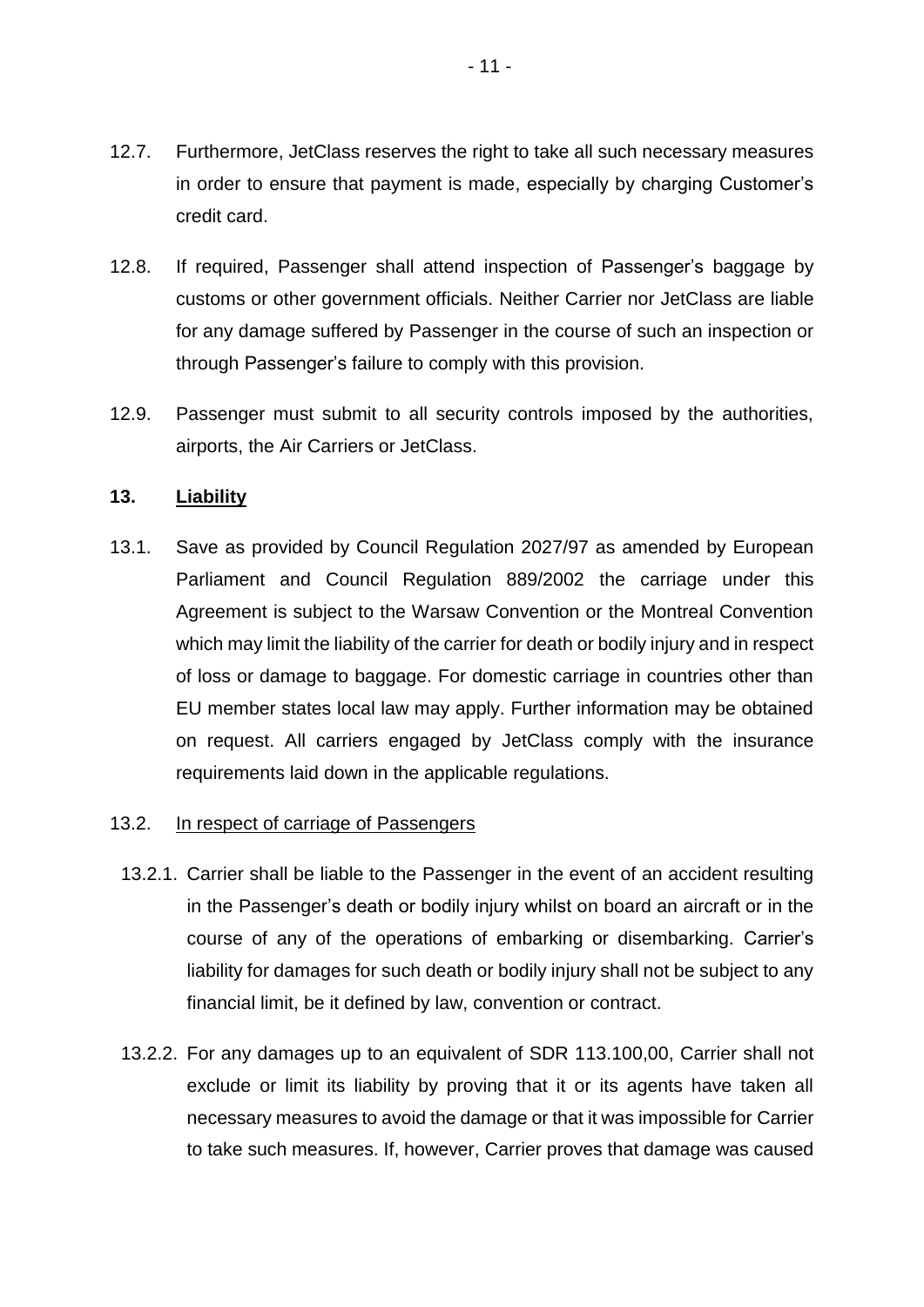by, or contributed by, Customer's negligence, Carrier may be exonerated wholly or partly from its liability in accordance with the applicable law.

- 13.2.3. Carrier shall without delay and in any event not later than 15 days after the identity of the natural person entitled to compensation has been established, make such advance payments as may be required to meet immediate economic needs on a basis proportional to the hardship suffered. In the case of death such advance payment shall be not less than SDR 16.000,00 per Passenger. Such advance payment:
	- shall not constitute an admission of liability by Carrier;
	- may be offset against any subsequent sums payable on the basis of Carrier being held liable;
	- is not returnable unless Carrier proves that the damage was caused by, or contributed to by the negligent act or omission of the deceased or injured Passenger; or the person who received the advance payment caused or contributed to the damage by negligence or other wrongful act or omission; or the person who received the advanced payment was not the person to whom the advanced payment should properly have been paid.

## 13.3. In respect of baggage

Carrier shall be liable to Passenger for destruction, loss or damage of baggage only if the damage resulted from Carrier's fault or that of Carrier's servants or agents and shall be limited to SDR 1.131,00 per passenger unless a higher value is declared to Carrier at check-in and the supplementary fee required is paid, in which case our liability will be limited to such higher declared;

## 13.4. In respect of passenger or baggage delay:

In case of passenger or baggage delay, Carrier shall be liable for damage unless it took all reasonable measures to avoid the damage or it was impossible to take such measures. The liability for passenger delay is limited to SDR 4.694,--, the liability for baggage delay to SDR 1.131,00.